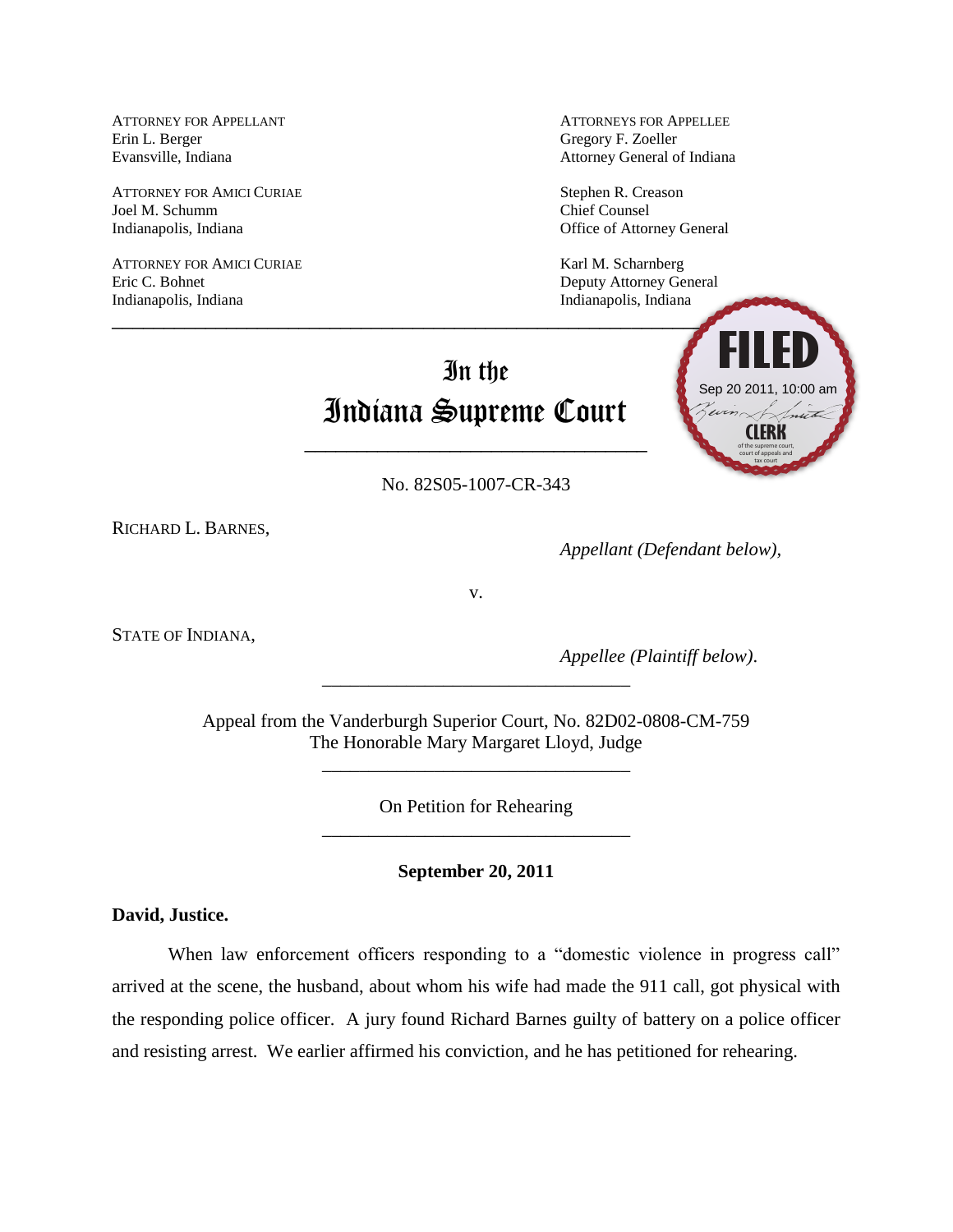In addition, the Attorney General has requested rehearing, as have amicus curiae members of the Indiana General Assembly, who urge clarification or modification of our prior ruling.

The petitions for rehearing, advanced by thoughtful people, have convinced us that the appropriate course is to grant rehearing and speak further on the law of this case.

At the heart of this appeal has been the suspected spouse abuser's contention that the trial court erred when it refused to instruct the jury that he had the right to get physical with the police officers if he believed their attempt to enter the residence was legally unjustified.

 Neither the trial court, nor the Court of Appeals, nor this Court have agreed with Barnes that the officers violated any statute or any provision of the state or federal constitutions when they sought entry, at the wife's request, to investigate and ensure the wife's safety.

The central question we addressed earlier was whether the defendant was entitled to have the jury told that the common law right to defend one's home against invasion was a defense against Indiana's statute that criminalizes violence against police officers acting in the course of their duties. The legislature has declared it to be a Class A misdemeanor when one commits battery on a law enforcement officer "while the officer is engaged in the execution of the officer's official duty." Ind. Code § 35-42-2-1(a)(1)(B)  $(2008)$ .<sup>1</sup>

Barnes's demand for this instruction has rested solely on the common law rule that "a man's home is his castle," which gives him the right to reasonably resist unlawful entry. The amicus legislators additionally cite a statute not pleaded by Barnes which creates a defense to crimes of violence, authorizing a person to use "reasonable force, including deadly force, against another person . . . if the person reasonably believes that the force is necessary to prevent or terminate" the unlawful entry of his dwelling or occupied motor vehicle. I.C. § 35-41-3-2(b). As will appear below, the Attorney General's analysis of this statute speaks to the same point raised by the amicus.

 $\overline{a}$ 

 $<sup>1</sup>$  Courts have long understood that the legislature intended battery on a law enforcement officer to require proof that</sup> the officer was engaged in official duties. See Tapp v. State, 406 N.E.2d 296, 302 (Ind. Ct. App. 1980) ("Ilt is the nature of the acts performed and not whether the officer is on or off duty, in or out of uniform, which determines whether the officer is engaged in the performance of his official duties.").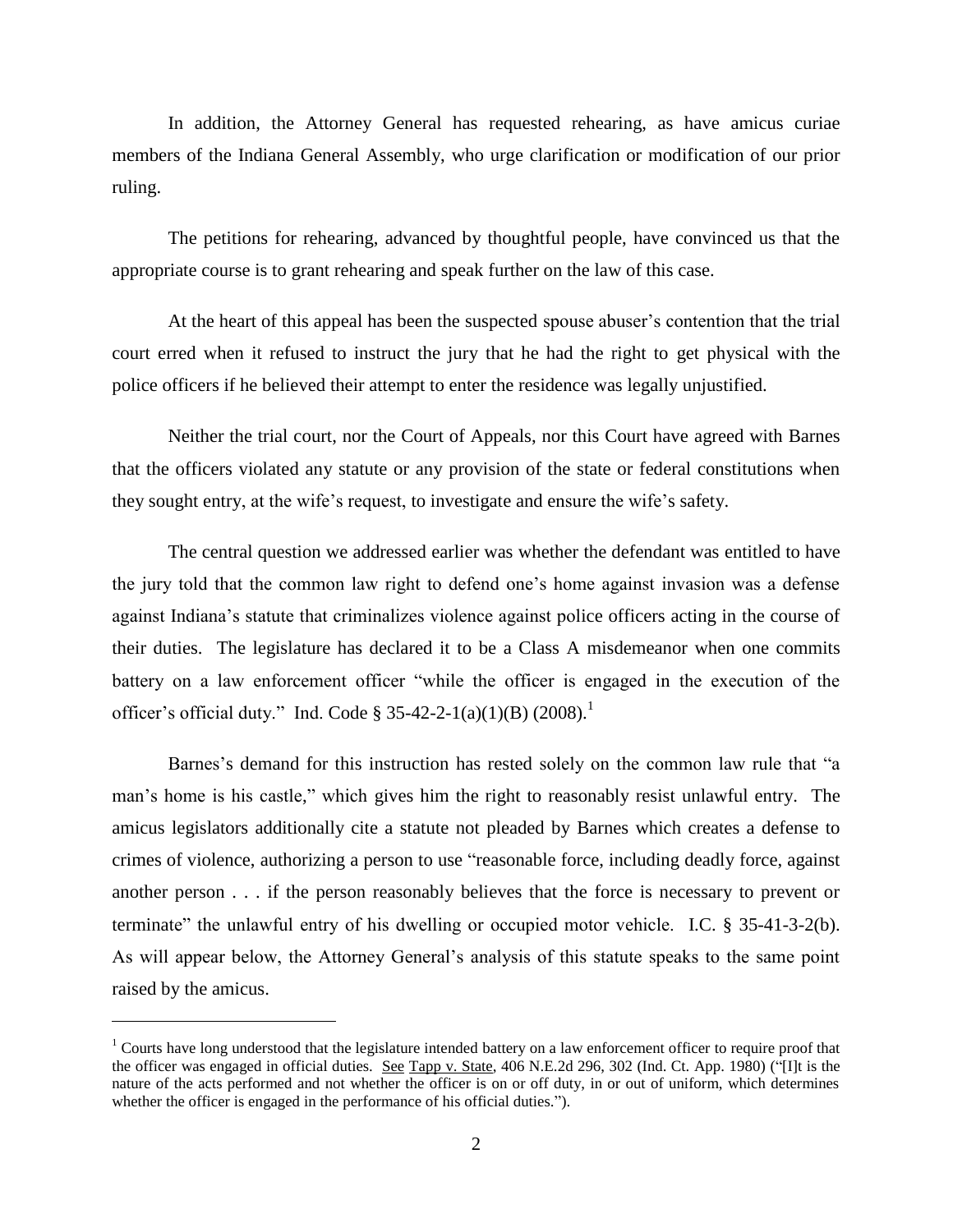The Attorney General's response to Barnes's petition for rehearing urges that this right should remain intact but likewise urges that "reasonable resistance does not include battery or other violent acts against law enforcement."

We deem the Attorney General to have restated the central thesis of our resolution of this case. As he says,

Tense and even dangerous police-citizen encounters fit no limited pattern; reactions and decisions are made in the split second, and each incident is unique. The hindsight, after-the-fact evaluation by the judiciary is inherently a case-bycase process, but our courts have shown themselves equal to the task as they strike the correct balance between safety and privacy.

The Attorney General is correct that making such decisions is inherently a matter based on fact, but whether a criminal defendant may be excused from a crime created by statute is a matter of general law. Consistent with his earlier point, we hold that the Castle Doctrine is not a defense to the crime of battery or other violent acts on a police officer.

Our holding does no more than bring Indiana common law in stride with jurisdictions that value promoting safety in situations where police and homeowners interact. Importantly, we observe the actions in this case were "appropriate to a rapidly unfolding situation in the immediate aftermath of a reported" domestic violence situation. Commonwealth v. Gomes, 795 N.E.2d 1217, 1222 (Mass. App. Ct. 2003) (refusing to grant a jury instruction on the right to forcibly resist an unlawful police entry).

We also emphasize that this holding does not alter, indeed says nothing, about the statutory and constitutional boundaries of legal entry into the home or any other place. Our earlier opinion was not intended to, and did not, change that existing law about the right of the people to be secure in their persons, houses, and papers against unreasonable searches and seizures. U.S. Const. amend. IV; Ind. Const. art. 1, § 11.

This also reflects the basis for our holding about defenses available to criminal defendants charged with violence against police officers: the ruling is statutory and not constitutional. The General Assembly can and does create statutory defenses to the offenses it criminalizes, and the crime of battery against a police officer stands on no different ground. What the statutory defenses should be, if any, is in its hands.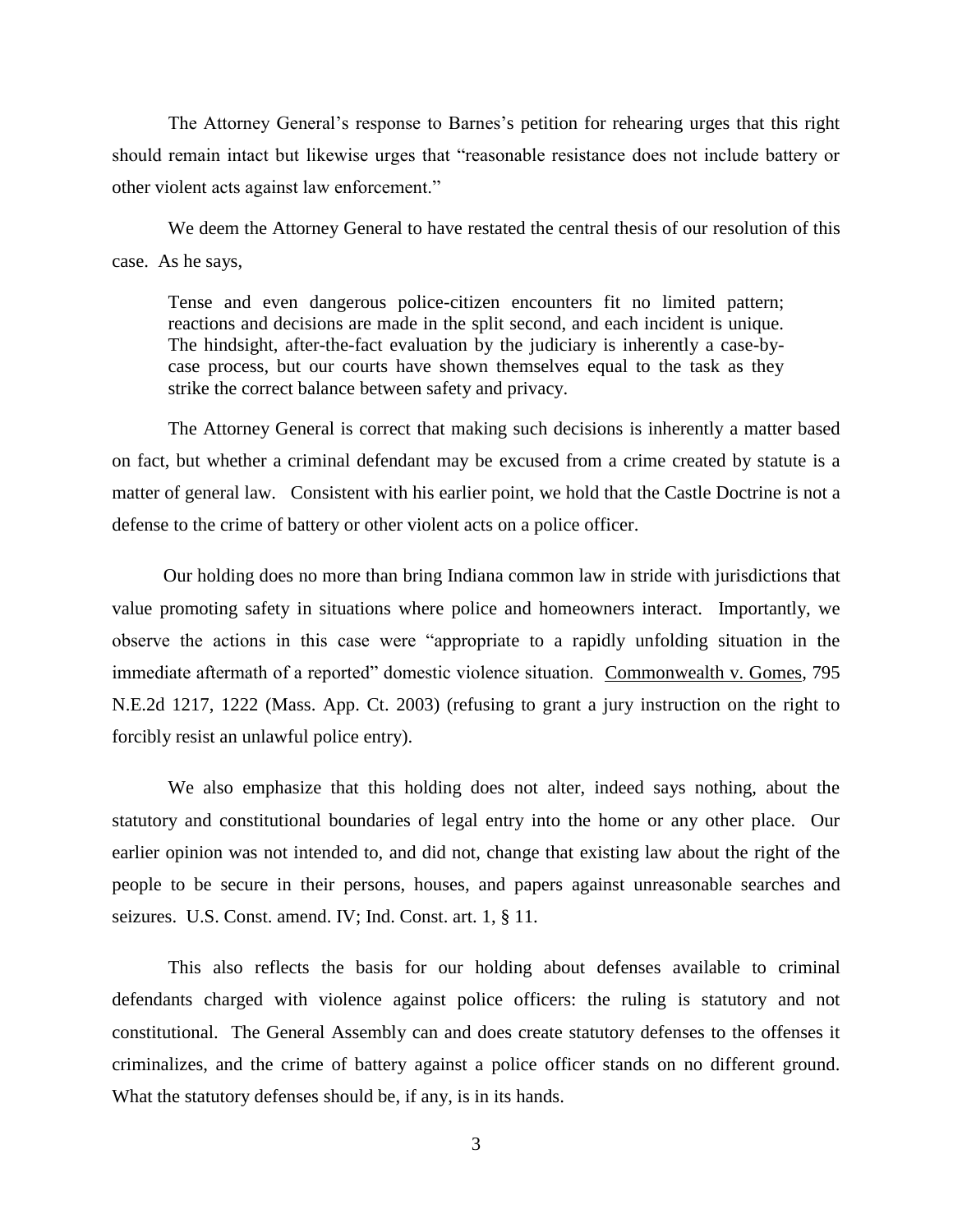Having granted rehearing and restated the essential holding in this case, we continue to affirm Barnes's conviction.

Shepard, C.J., and Sullivan, J., concur. Dickson, J., concurs in result. Rucker, J., dissents with separate opinion.